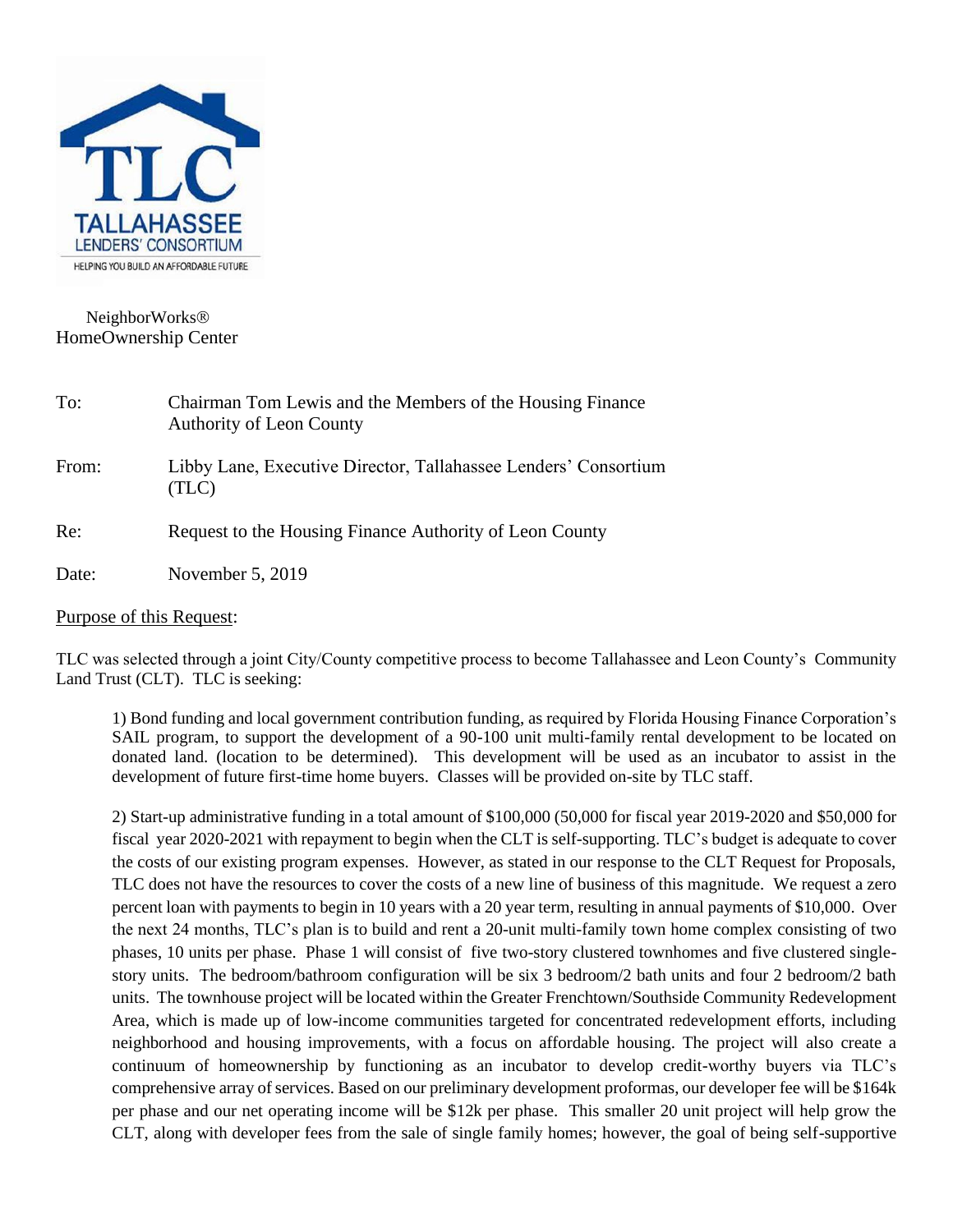and ability to repay this loan will be realized upon the completion of the 90-100 unit multi-family development. Please see the attached three-year CLT Operating Budget.

3) A one percent construction line of credit of \$200,000 to facilitate the construction of single family homes on land to be donated to the CLT by the County and sold to CLT-eligible low income families. This line of credit, in lieu of obtaining financing from one of TLC's member lenders will reduce the cost of the homes by about \$3,000\*, which will be passed on to the new home owners. The land on which the homes are built will remain in the CLT for perpetuity. A 99-year ground lease will be executed between the CLT and the home owner. (\*Assumption: bank loan of \$100,000; interest at Prime +1% plus bank fee of \$500 for 6 month construction term and 3 months of listing to sell versus 1 percent loan from Housing Finance Authority of Leon County.)

### History of TLC:

TLC was established as a 501©(3) tax-exempt organization in 1993 when ten forward-thinking local financial institutions came together in partnership with Leon County and the City of Tallahassee to support a significant population of citizens who might be able to attain the American dream of home ownership with just a little added help and direction. To date, TLC has helped more than 5,600 low income and at-risk families purchase and maintain decent affordable homes. Through touching lives with care, we help families realize their dreams while helping them build an affordable future, and in the process, we help build stronger communities one family at a time. A deeply purpose-driven organization, TLC has a priority focus toward supporting families in low-wealth and underserved communities. Our work is designed to elevate the hope and dignity of many of our clients who not only experience limited financial resources but often are limited as well in their exposure to basic knowledge and understanding of debt, equity, credit and budgeting. Our process equips families to become long-term successful home owners.

TLC is a NeighborWorks' America Organization; a HUD-approved Housing Counseling Agency; a Community Development Organization; an Instrumentality of Local Government; and a State Licensed Mortgage Broker (NMLS#372580). We provide an array of services, including Home Buyer Education, Financial Literacy Education, Prepurchase Counseling, Budgeting, Post-purchase Education; Down-Payment Assistance, Acquisition/Rehab/Re-sale of affordable homes; Owner Occupied Rehab; Neighborhood Revitalization; and Neighborhood Leadership Development. Recently, we have expanded our services to include Disaster Recovery Assistance and we are working on our first multifamily development consisting of 10 units. Additionally, TLC was selected this year as our community's Community Land Trust.

#### Capacity:

Libby Lane, Executive Director, 30+ years experience in lending, affordable housing program development, management and evaluation.

Gwen Lightfoot, 35+ years experience in affordable housing and 24 CRF Part 5. Responsible for all phases of rental housing development, financing, loan closing, construction, monitoring, site-management and compliance. Managed LIHTC, SHIP, HOME, SAIL, CDBG, DPA, Emergency Repair programs.

Dona Rogers, Homeownership Specialist, 22 years experience in Section 8 Housing Choice Voucher Program, Housing Quality Standards, Inspections, Eligibility determinations.

Len Hardy, Single Family Acquisition/Rehab Specialist, 3 years experience at TLC. Expert in CHDO rules, regulations and policy.

Bill Goff, Single Family Consultant, 30+ years experience in construction, renovation, maintenance, facilities and project management for residential, multi-family, commercial and institutional projects.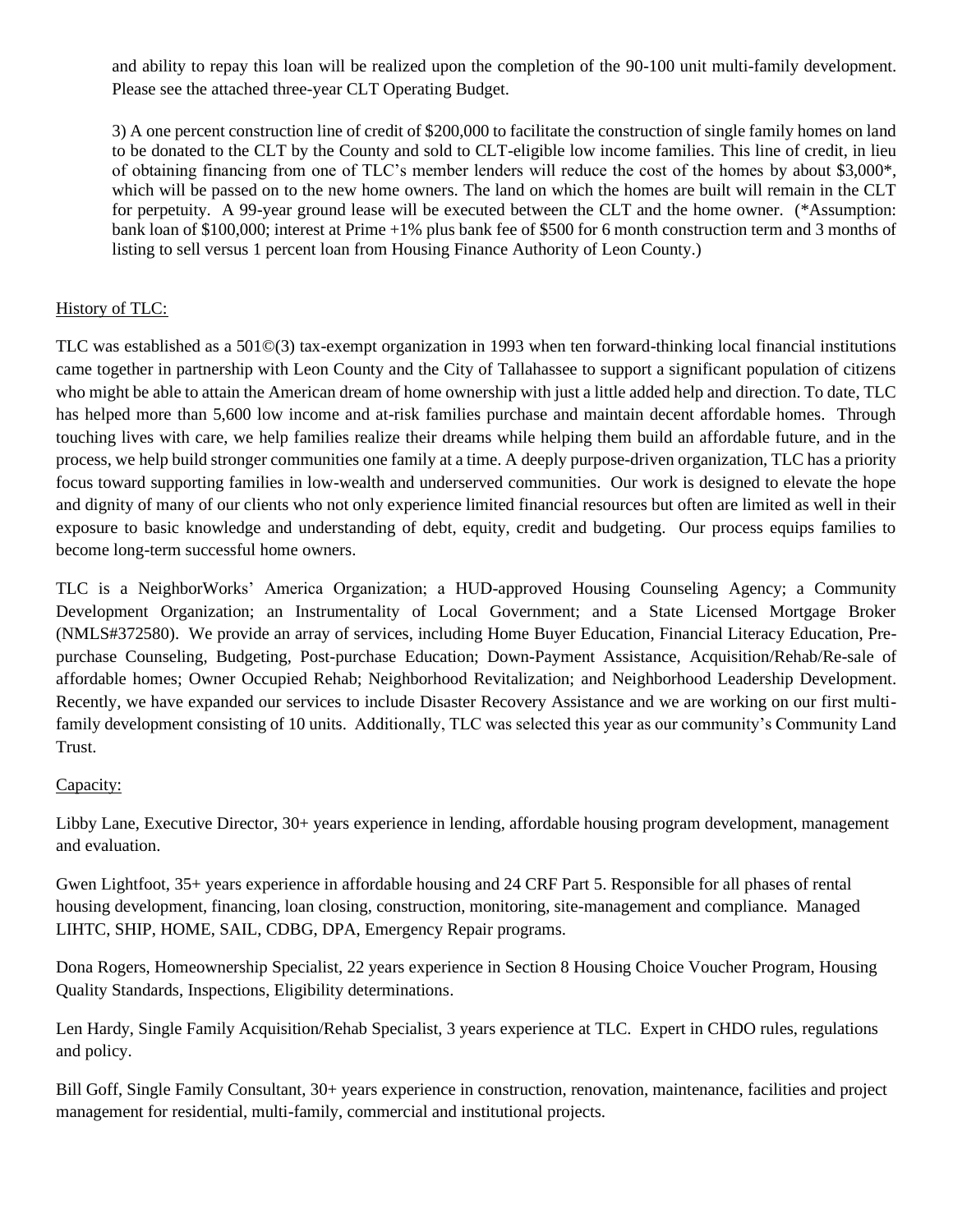Bobby Teddar, Multi-Family Specialist, Licensed Realtor, Recent training in CLT from the Florida Housing Coalition and Multi-Family Development from NeighborWorks' America.

Board's Development Committee: Greg Lane (Appraiser), Jack Kane (Lender), Brian Baggett (Lender).

## TLC's Advisory Committee: Karlus Henry (Developer)

TLC's For-Profit Development Partner – Nick Inamdar, Principal, Magellan Housing. Magellan Housing has developed over 1,500 multi-family housing units with a cost basis in excess of \$350,000,000. Magellan has vast experience in partnering with not-for-profits, community groups, and faith-based groups to meet and exceed community objectives and benefits. Magellan incorporates advanced green building features, restoring and preserving historic sites, creating art in public places and maintaining the highest standards in architectural design, density, scope and scale.

#### Leon County Need:

Most of the new apartment complexes are targeted to either young professionals or to students. There are several recently built upscale apartment complexes in Tallahassee catering to young professionals and a multitude of recently built student housing on Tennessee Street and the Gaines Street area, all near campus. There is a need for more multi-family affordable housing in areas that are not geared toward students and not geared toward higher income earners. In other words, there is a need for basic housing in good condition that a person or family could occupy until they are ready to become homeowners. With enough support and the right property, TLC has the ability to purchase and renovate or build new multifamily housing in our area to meet the demand.

There is also an untapped market consisting of families currently renting who can not yet afford to purchase homes. Our focus will be to determine the demand of this market in order to plan our single family development within the CLT.

Thank you for your consideration,

Libby Lane Executive Director Tallahassee Lenders' Consortium 224 Office Plaza Tallahassee, Florida 32301 NMLS #334554 (850) 408-6760 (cell) (850) 222-6609, ext 104 (Office)